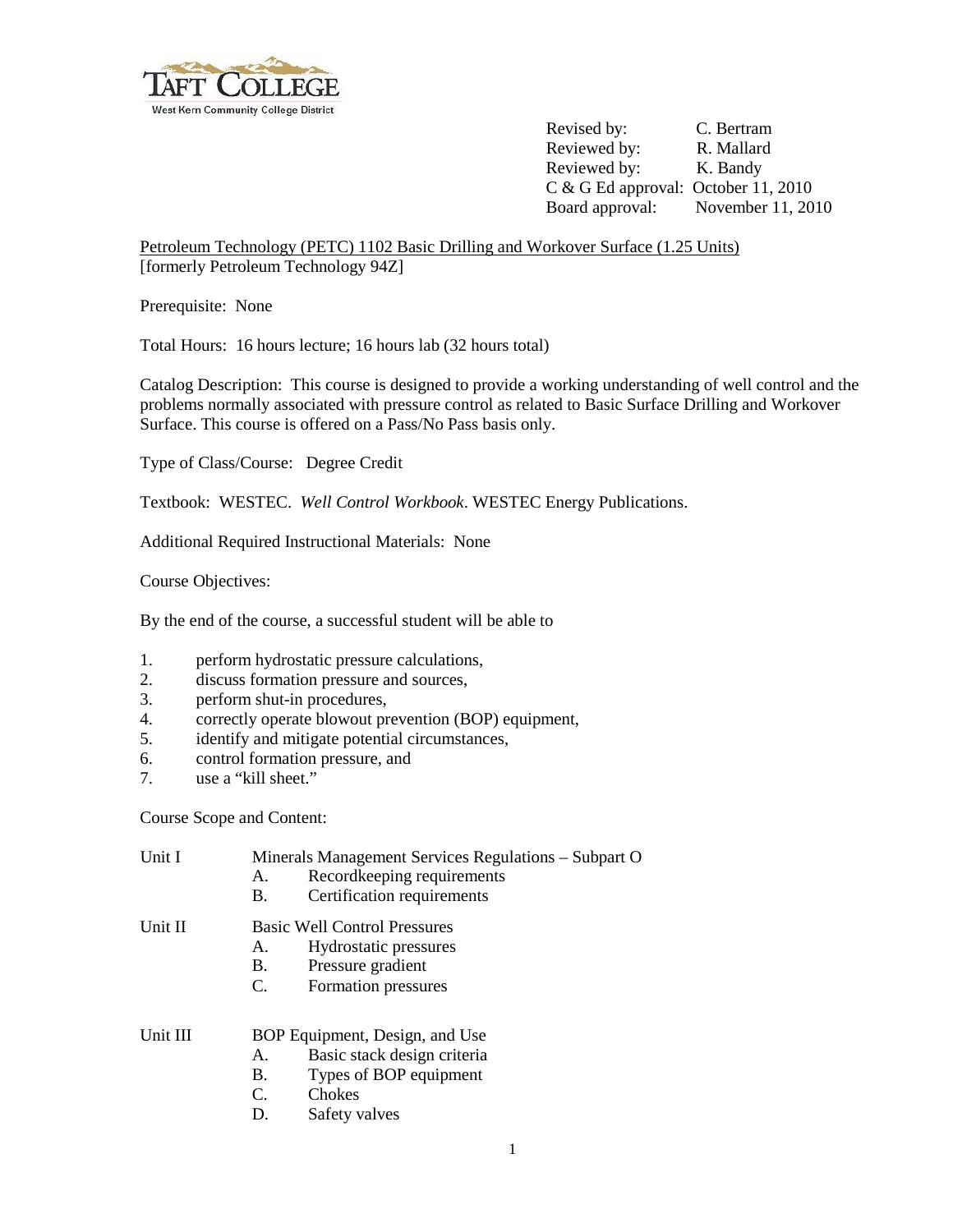

| Unit IV   | <b>Kick and Blowout Definitions</b><br>Kick definition<br>Α.<br>В.<br>Conditions necessary for a kick<br>$C_{\cdot}$<br>Causes of kick while drilling and tripping<br>Blowout definition – Reasons for occurrence<br>D. |
|-----------|-------------------------------------------------------------------------------------------------------------------------------------------------------------------------------------------------------------------------|
| Unit V    | <b>Shut-in Procedures</b><br>А.<br>Diverters<br><b>B.</b><br>Shut-in procedures while drilling and tripping<br>C.<br>Shut-in drill pipe pressures<br>D.<br>Shut-in casing pressure                                      |
| Unit VI   | Simulator Exercise: Orientation and Shut-in Procedures<br>Each team plans and executes a shut-in procedure<br>А.                                                                                                        |
| Unit VII  | Minerals Management Services Regulations - Subpart D<br>30 CFR, Part 250, Subpart D - Oil and Gas Drilling Operations<br>A.<br>Field rules and how they may modify other requirements<br>В.                             |
| Unit VIII | <b>Volume Calculations</b><br>Single string capacity<br>A.<br>В.<br>Pipe between pipe<br>$C_{\cdot}$<br>Displacement<br>Tripping pipe for the loss of hydrostatic pressure<br>D.                                        |
| Unit IX   | <b>Fracture Gradient</b><br>Definition<br>А.<br><b>B.</b><br>Methods of determination – Before and while drilling                                                                                                       |
| Unit X    | Drilling, Completion, Workover and Packer Fluids<br>Functions of drilling fluids<br>A.<br>Functions of completion and work over fluids<br><b>B.</b><br>C.<br>Fluid type                                                 |
| Unit XI   | Kill Procedures - Workover Surface<br>Kick definition<br>A.<br>B.<br>Conditions necessary for a kick<br>C.<br>Causes of kick while drilling<br>D.<br>Causes of kick while tripping                                      |
| Unit XII  | Kill Sheets - Workover Surface<br><b>Explanation and examples</b><br>А.<br><b>B.</b><br>Practice problems                                                                                                               |
| Unit XIII | <b>Simulator Exercise: Kill Procedures</b><br>Student participation in two practice kill operations<br>А.                                                                                                               |
| Unit XIV  | <b>Workbook Session: Calculations</b><br>Workbook exercises for covered subjects<br>А.                                                                                                                                  |
| Unit XV   | Minerals Management Services Regulations - Subparts C, E, G, H, & O<br>Pollution<br>A.<br><b>B.</b><br>Completion<br>Abandonment<br>C.<br>D.<br>Safety systems                                                          |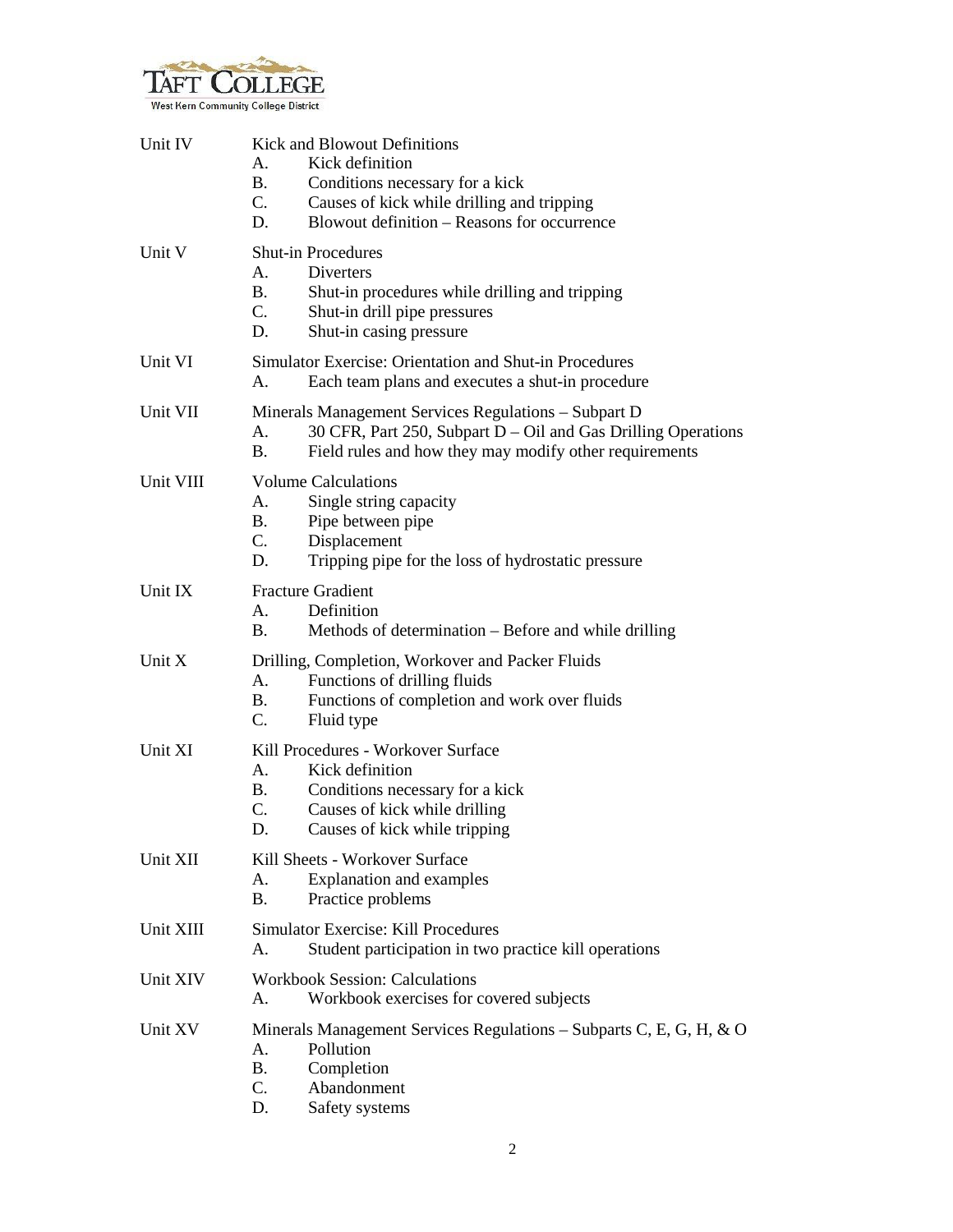

| Unit XVI                   | <b>BOP Testing Procedures</b><br><b>BOP</b> control<br>А.                                                                                                              |
|----------------------------|------------------------------------------------------------------------------------------------------------------------------------------------------------------------|
| Unit XVII                  | <b>Abnormal Pressure</b><br>А.<br>Causes<br><b>B.</b><br>Detection methods – Rig hands<br>$C_{\cdot}$<br>Detection methods - Mud loggers                               |
| Unit XVIII                 | Well Completion and Well Control Problems<br>Multiple completions<br>А.<br><b>B.</b><br>Running a drill string test<br>C.<br>Other completion operations               |
| Unit XIX                   | Special Problems -<br>A.<br>Excessive casing pressure<br><b>B.</b><br>Out-of-hole well kick<br>C.<br>Plugged bit<br>D.<br>Drill string washout                         |
| Unit XX                    | Simulator Exercise: Work through Multiple Well and Pressure Problems<br>Execute resolution of multiple problems on the simulator<br>А.                                 |
| Unit XXI                   | <b>Workbook Review Session</b><br>A.<br>Review workbooks                                                                                                               |
| Unit XXII                  | <b>Training for Drilling</b><br>Testing on material covered<br>А.                                                                                                      |
| Unit XXIII                 | Minerals Management Services Regulations - Subpart F<br>Work over<br>А.<br>Β.<br>Field rules and how they may modify other requirements                                |
| Unit XXIV                  | <b>Reasons for Workover Operations</b><br>Repair mechanical failure<br>A.<br>Stimulation to increase production<br>В.<br>C.<br>Completing into more than one reservoir |
| Unit XXV                   | Live Well Operations<br>Killing a producing well<br>А.<br>B.<br>Volumetric kill<br>C.<br>Top kill                                                                      |
| Unit XXVI                  | <b>Small Tubing Operations</b><br>Applications<br>A.<br><b>Equipment descriptions</b><br>Β.<br>C.<br><b>BOP</b> equipment<br>D.<br>Flow string systems                 |
| Unit XXVII<br>Lab Content: | Well Equipment - Workover Surface<br>Surface equipment<br>A.<br>Downhole tools and tubulars<br><b>B.</b><br>C.<br>Packers                                              |
|                            |                                                                                                                                                                        |

- 1. Practical hands-on exercises including assessment of well conditions using simulator
- 2. Kill wells practical hands-on exercises using simulator